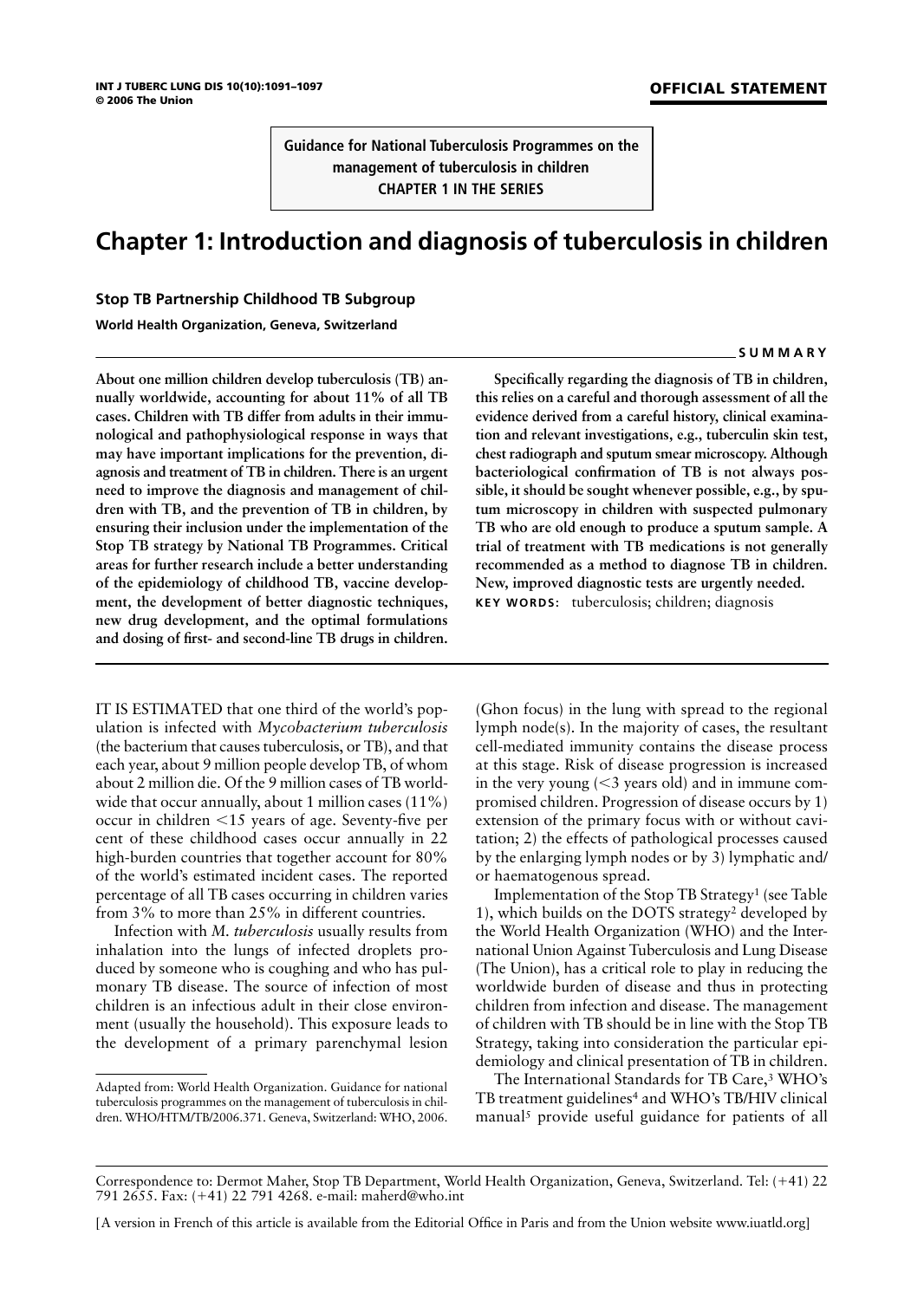**Table 1** Components of the Stop TB Strategy and implementation approaches

- 1 Pursue high-quality DOTS expansion and enhancement
	- Political commitment with increased and sustained financing
	- Case detection through quality-assured bacteriology
	- Standardised treatment with supervision and patient support
	- An effective drug supply and management system • Monitoring and evaluation system, and impact measurement
	-
- 2 Address TB-HIV, MDR-TB and other challenges
	- Implement collaborative TB-HIV activities • Prevent and control multidrug-resistant TB
	- Addressing prisoners, refugees and other high-risk groups and
- special situations
- 3 Contribute to health system strengthening
	- Actively participate in efforts to improve system-wide policy, human resources, financing, management, service delivery and information systems
	- Share innovations that strengthen systems, including the Practical Approach to Lung Health
	- Adapting innovations from other fields
- 4 Engage all care providers
	- Public-public and public-private mix (PPM) approaches
	- International Standards for TB Care (ISTC)
- 5 Empower people with TB and communities
- Advocacy, communication and social mobilisation
- Community participation in TB care
- Patients' Charter for Tuberculosis Care
- 6 Enable and promote research
	- Programme-based operational research
	- Research to develop new diagnostics, drugs and vaccines

 $TB =$  tuberculosis; HIV = human immunodeficiency virus; MDR-TB = multidrug-resistant tuberculosis.

ages. The guidelines developed by the childhood TB subgroup are designed to complement current national and international guidelines on the implementation of the Stop TB Strategy and existing guidelines, but also to fill existing gaps to ensure that children with *M. tuberculosis* infection and TB disease are identified early and managed effectively.

The human immunodeficiency virus (HIV) epidemic threatens TB control efforts, particularly in Africa. Children are at risk of HIV, and HIV-infected children are at risk of TB. These guidelines thus also include recommendations for HIV-infected children.

For National TB Programmes (NTPs) to successfully manage TB in children, standardised approaches based on the best available evidence are required. The engagement of all who provide care to children (including paediatricians and other clinicians) is crucial. These standardised approaches need to be incorporated into existing guidelines and strategies that have been developed by NTPs. Reducing the burden of TB in children will require changing and improving many existing practices, such as those that relate to contact investigations.

These guidelines are based on the best available evidence. However, epidemiological data on TB in children in high-burden countries are scarce. Children with TB differ from adults in their immunological and pathophysiological response in ways that may have important implications for the prevention, diagnosis and treatment of TB in children. Critical areas for fur-

#### **Table 2** Recommended approach to diagnose TB in children

- 1 Careful history (including history of TB contact and symptoms consistent with TB)
- 2 Clinical examination (including growth assessment)
- 3 Tuberculin skin testing (TST)
- 4 Bacteriological confirmation whenever possible 5 Investigations relevant for suspected 1) pulmonary TB, and 2) extra-pulmonary TB
- 6 HIV testing (in high HIV prevalence areas)

 $TB = \text{tuberculos}$ is; HIV = human immunodeficiency virus.

ther research include a better understanding of the epidemiology of childhood TB, vaccine development, the development of better diagnostic techniques, new drug development and the optimal formulations and dosing of first- and second-line TB drugs in children.

### **DIAGNOSIS OF TUBERCULOSIS IN CHILDREN**

The diagnosis of TB in children relies on careful and thorough assessment of all the evidence derived from a careful history, clinical examination and relevant investigations, e.g., the tuberculin skin test (TST), chest radiograph (CXR) and sputum smear microscopy. Although bacteriological confirmation of TB is not always possible, it should be sought whenever possible, e.g., by sputum microscopy in children with suspected pulmonary TB who are old enough to produce a sputum sample. A trial of treatment with TB medications is not recommended as a method of diagnosing TB in children. The decision to treat a child should be carefully considered, and once such a decision is made, the child should be treated with a full course of therapy.

Most children with TB have pulmonary TB. The proposed approach to the diagnosis of TB in children (see Table 2) is based on limited published evidence and rests heavily on expert opinion.

In most immunocompetent children, TB presents with symptoms of a chronic disease after they have been in contact with an infectious source case. Infection with *M. tuberculosis* can be demonstrated by a TST, and CXR changes typical of TB are usually present. The presentation in infants may be more acute, resembling acute severe pneumonia, and should be suspected when there is poor response to antibiotics. There is often an identifiable contact, usually the infant's mother, in this situation. Table 3 shows key features suggestive of TB, and Table 4 key risk factors.

Existing diagnostic tests for TB in children have shortcomings, and the full range of tests (including bacteriology and TST) may not be readily accessible in settings where the vast majority of TB cases are diagnosed. The development of affordable diagnostic tests for TB in children in low-resource settings should be a priority for researchers and policy makers.

Some countries and NTPs use score charts for the diagnosis of TB in children, although these have rarely been evaluated and validated against a 'gold standard'. They should therefore be used as screening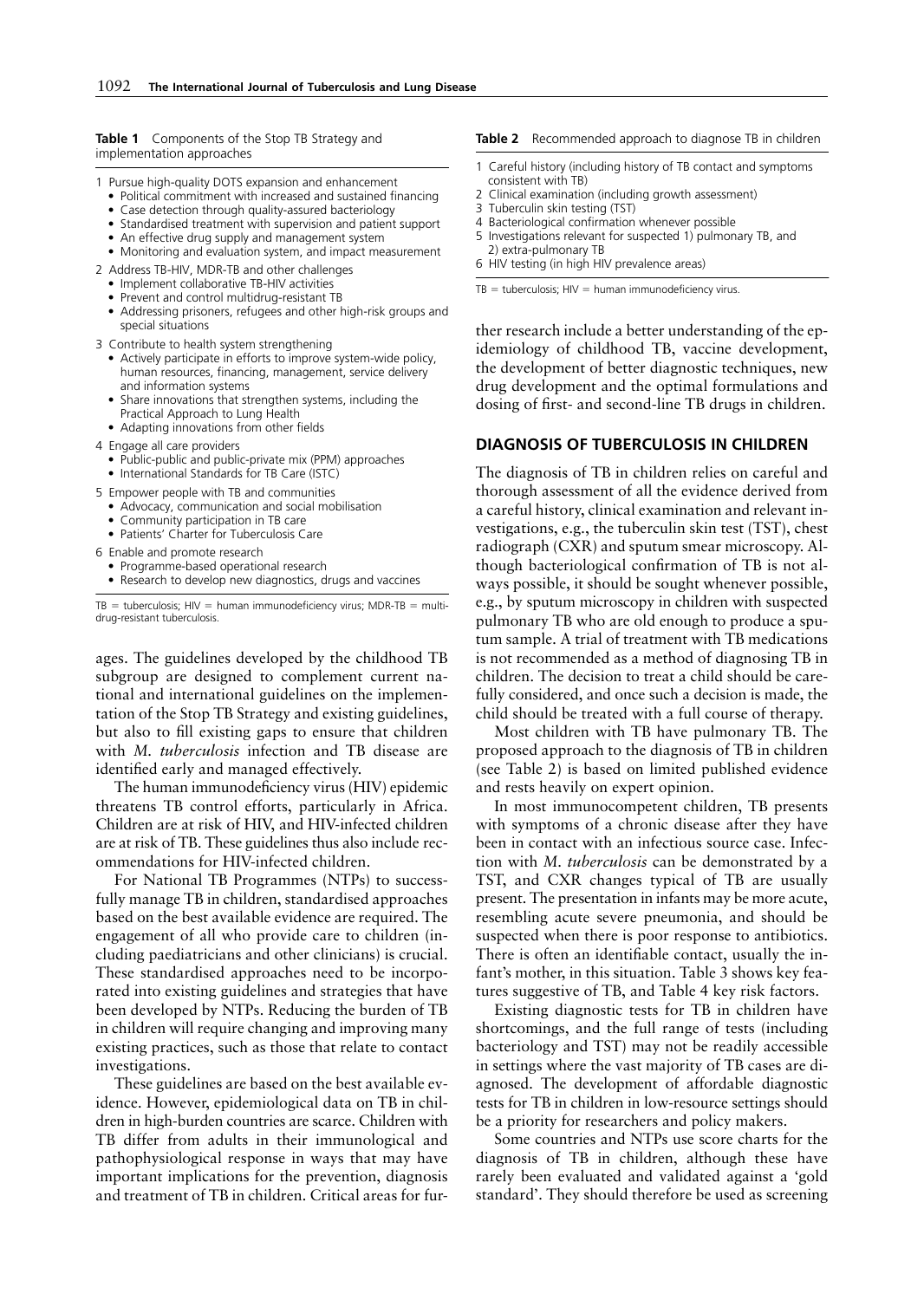#### **Table 3** Key features suggestive of TB

The presence of three or more of the following should strongly suggest the diagnosis of TB

- Chronic symptoms suggestive of TB
- Physical signs highly of suggestive of TB
- A positive tuberculin skin test
- Chest radiograph suggestive of TB

 $TB =$  tuberculosis.

**Table 4** Key risk factors for TB

- Household contact with a newly diagnosed smear-positive case
- Age  $<$ 5 years
- HIV infection
- Severe malnutrition

 $TB =$  tuberculosis;  $HIV =$  human immunodeficiency virus.

tools and not as a means of making a firm diagnosis. Score charts perform particularly poorly in children suspected of pulmonary TB (the most common form) and in children who are also HIV-infected.

#### *Recommended approach to diagnose TB in children*

*Careful history (including history of TB contact and symptoms consistent with TB)*

1 *Contact*: A close contact is defined as living in the same household or in frequent contact with a source case (e.g., care giver) with sputum smearpositive TB. Source cases who are sputum smearnegative but culture-positive are also infectious, but to a much lesser degree.

The following points concerning contact are of importance for children:

- Children (especially those  $\leq$  years of age) who have been in close contact with a case of smearpositive TB must be screened for TB (see Chapter 4 of this series: Childhood contact screening and management—to appear January 2007).
- After TB is diagnosed in a child or adolescent, an effort should be made to detect the adult source cases, and especially other undiagnosed household cases.
- If a child presents with infectious TB, then childhood contacts must be sought and screened as for any smear-positive source case. Children should be regarded as infectious if they are sputum smearpositive or have a cavity visible on CXR.
- 2 *Symptoms*: Children with symptomatic disease develop chronic symptoms in most cases. The commonest symptoms are chronic, unremitting cough, fever and weight loss. The specificity of symptoms for the diagnosis of TB depends on how strict the definitions of the symptoms are.
	- Chronic cough: an unremitting cough that is not improving and has been present for  $>21$  days (3) weeks).
- Fever: of  $>38^{\circ}$ C for 14 days after common causes such as malaria or pneumonia have been excluded.
- Weight loss or failure to thrive: always ask about weight loss or failure to thrive and look at the child's growth chart.

## *Clinical examination*

*(including growth assessment)*

There are no specific features on clinical examination that can confirm that the presenting illness is due to pulmonary TB. Some signs, although uncommon, are highly suggestive of extra-pulmonary TB and the threshold to initiate treatment should be lower. Other signs are common and should initiate investigation as to the possibility of childhood TB.

- 1 *Physical signs highly suggestive of extra-pulmonary TB*:
	- Gibbus, especially of recent onset (vertebral TB)
	- Non-painful enlarged cervical lymphadenopathy with fistula formation.
- 2 *Physical signs requiring investigation to exclude extra-pulmonary TB*:
	- Meningitis not responding to antibiotic treatment, with a sub-acute onset or raised intracranial pressure
	- Pleural effusion
	- Pericardial effusion
	- Distended abdomen with ascites
	- Non-painful enlarged lymph nodes without fistula formation
	- Non-painful enlarged joint
	- Signs of tuberculin hypersensitivity: phlyctenular conjunctivitis, erythema nodosum.

Documented weight loss or failure to gain weight, especially after being treated in a nutritional rehabilitation programme, is a good indicator of chronic disease in children, and TB may be the cause.

## *Tuberculin skin test*

A positive TST occurs when a child is infected with *M. tuberculosis.* However, in children, TST can also be used as an adjunct in diagnosing TB disease, when it is used in conjunction with signs and symptoms of TB and other diagnostic tests. There are a number of TSTs available, but the Mantoux skin test is the recommended test.

1 *Using the test*: The TST should be standardised for each country using either 5TU (tuberculin units) of tuberculin purified protein derivative (PPD) S or 2 TU of tuberculin PPD RT23, as these give similar reactions in infected children. Health care workers must be trained in performing and reading a TST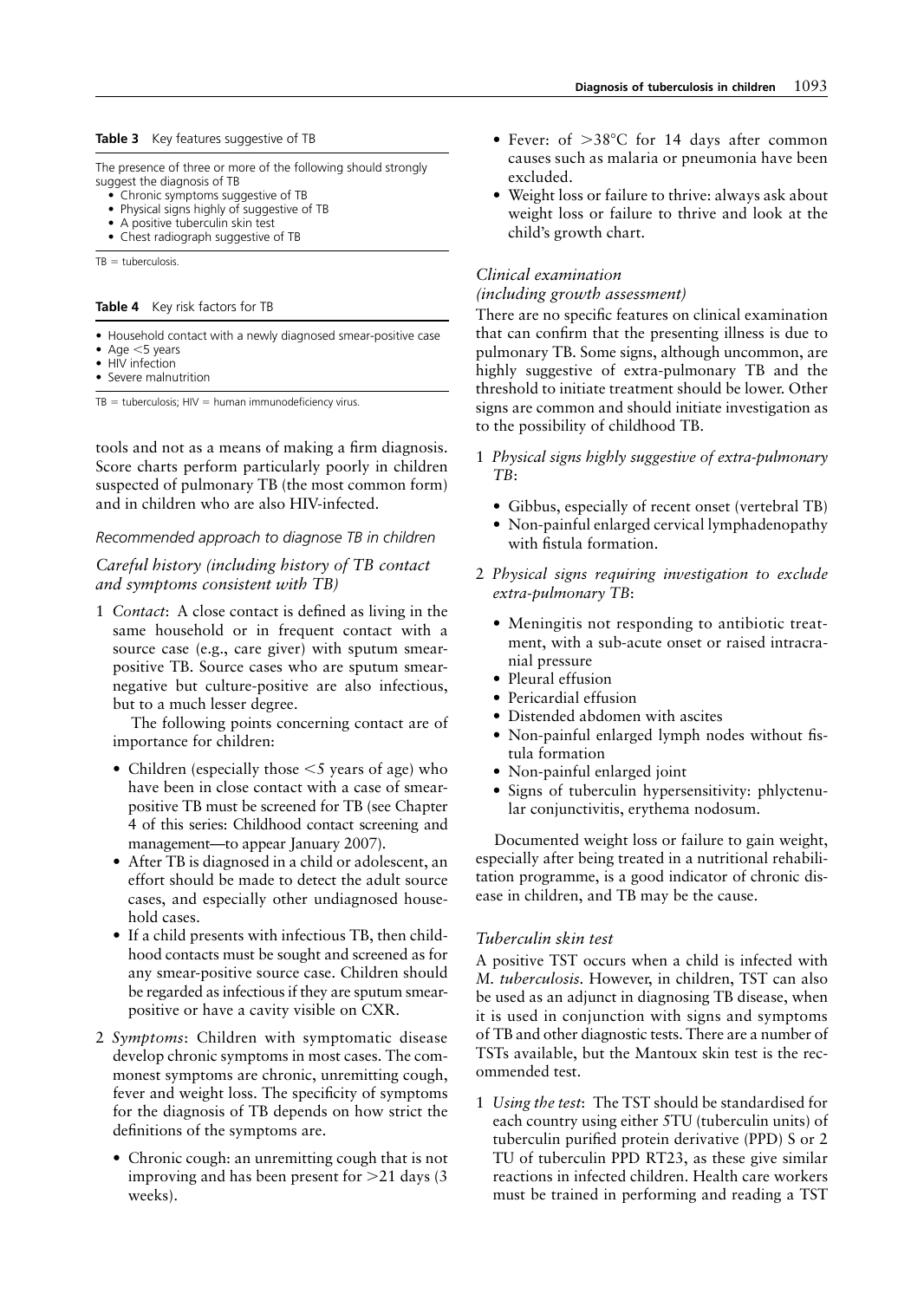(see Appendix  $A^*$ ). A TST should be regarded as positive as follows:

- High-risk children:  $TST \ge 5$  mm induration (high risk includes HIV-infected children and severely malnourished children, i.e., those with clinical evidence of marasmus or kwashiorkor)
- All other children:  $TST \ge 10$  mm induration is regarded as positive (whether or not they have been BCG vaccinated).
- 2 *Value of the test*: A positive TST indicates that the child has been infected with TB but does not necessarily indicate disease. However, when used in a child with symptoms and other evidence of TB disease (such as an abnormal CXR), it is a useful tool in making the diagnosis of TB in a child. TST can be used to screen children exposed to TB (such as from a household contact with TB), although children can still receive chemoprophylaxis even if TST testing is not available (see Chapter 4: Childhood contact screening and management).

The TST is useful in HIV-infected children to identify those with dual TB-HIV infection and as an aid in the diagnosis of TB, although fewer HIVinfected children will have a positive test, as a normal immune response is required to produce a positive TST, and many HIV-infected children have immune suppression.

There can be false-positive as well as false-negative TST tests (see Appendix A\*). It is sometimes useful to repeat the TST in children once their malnutrition has improved or their severe illness (including TB) has resolved, as they may be initially TST negative, but positive after 2–3 months on treatment. A negative TST never rules out a diagnosis of TB in a child.

#### *Bacteriological confirmation whenever possible*

It is always preferable to make a bacteriological diagnosis of TB in a child using whatever specimens and laboratory methods are available. Samples include sputum, gastric aspirate and other material (e.g., lymph node biopsy or any other material that is biopsied). Fine needle aspiration of enlarged lymph glands for both histology and staining for acid-fast bacilli (AFB) has been shown to be a useful test with a high bacteriological yield. All specimens that are obtained should be sent for mycobacterial culture whenever possible. This will improve the yield of the test (i.e., it is more sensitive), but it is also the only way to differentiate *M. tuberculosis* from other non-tuberculous mycobacteria. A bacteriological diagnosis is especially important for children who have one or more of the following:

- Suspected drug resistance
- HIV infection
- Complicated or severe cases of disease
- An uncertain diagnosis.

The more common ways of obtaining sputum for microscopy include:

- 1 *Expectoration*: Sputum for smear microscopy is a useful test and should always be obtained in adults and older children  $(>10$  years of age) who are pulmonary TB suspects. Among younger children, especially children  $<$  5 years of age, sputum is difficult to obtain and most children are 'sputum smearnegative'. However, in children who are able to produce a specimen, it is worth sending for smear microscopy (and culture if available). Yields are higher in older children  $(>= 5$  years of age) and adolescents, and in children of all ages with severe disease. As with adult TB suspects, three sputum specimens should be obtained: spot specimen (at first evaluation), early morning, and spot specimen (at the follow-up visit).
- 2 *Gastric aspirates*: Gastric aspiration using a nasogastric feeding tube can be performed in young children who are unable or unwilling to expectorate sputum. If performed, gastric aspirates should be sent for smear microscopy and mycobacterial culture.
- 3 *Sputum induction*: Several recent studies have found that sputum induction can be performed safely and effectively in children of all ages, and the bacteriological yield is as good as or better than for gastric aspirates. However, training and specialised equipment are required to perform this test properly.

In developing and improving laboratory services for TB diagnosis, the priority is to ensure a network of quality-controlled microscopy for AFB in clinical samples, most often sputum. Appendix B† includes more specific guidance on the above procedures.

## *Investigations relevant for suspected 1) pulmonary TB and 2) extra-pulmonary TB*

1 *Relevant for suspected pulmonary TB, i.e., CXR*: In the majority of cases, children with pulmonary TB have CXR changes suggestive of TB. The commonest picture is that of persistent opacification in the lung together with enlarged hilar or subcarinal lymph glands. A miliary pattern of opacification in non-HIV-infected children is highly suggestive of TB. Patients with persistent opacification that does not improve after a course of antibiotics should be investigated for TB.

<sup>\*</sup> Appendix A (Placement and interpretation of tuberculin skin test) is available on request from the corresponding author.

<sup>†</sup> Appendix B (Procedures for obtaining sputum specimens) can be obtained on request from the corresponding author.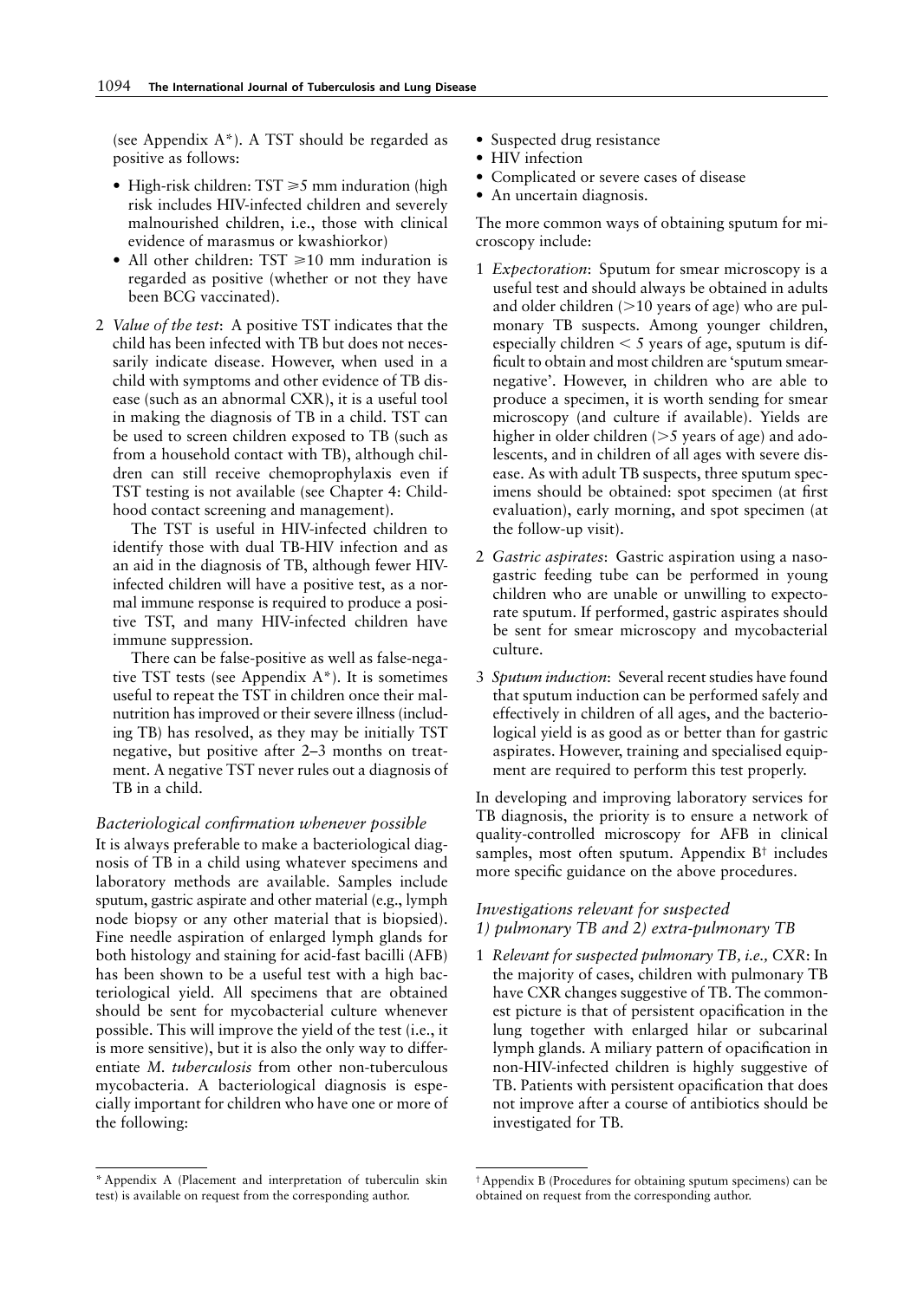| Site                                                 | Practical approach to diagnosis                            |
|------------------------------------------------------|------------------------------------------------------------|
| Peripheral lymph nodes<br>(especially cervical)      | Lymph node biopsy or fine needle<br>aspiration (FNA)       |
| Miliary TB<br>(e.g., disseminated)                   | CXR <sup></sup>                                            |
| TB meningitis                                        | Lumbar puncture (and CT where<br>available)                |
| Pleural effusion (older<br>children and adolescents) | Chest radiograph, pleural tap for<br>chemistry and culture |
| Abdominal TB<br>(e.g., peritoneal)                   | Abdominal ultrasound and ascitic tap                       |
| Osteoarticular                                       | Radiograph, joint tap or synovial<br>biopsy                |
| Pericardial TB                                       | Ultrasound and pericardial tap                             |

**Table 5** Common forms of extra-pulmonary TB in children

 $TB = \text{tuberculosis}$ ;  $CXR = \text{check X-ray}$ ;  $CT = \text{computed tomography}$ .

Adolescent patients with TB have CXR changes similar to adult patients, with large pleural effusions and apical infiltrates with cavity formation being the most common forms of presentation. Adolescents may also develop primary disease, with hilar adenopathy and collapse lesions visible on CXR.

Chest radiography is useful in the diagnosis of TB in children, and CXRs should preferably be read by a radiologist or a health care worker trained in their reading. Good quality CXRs are essential for proper evaluation. A practical guide for interpreting CXRs has been developed (available at www. iuatld.org).<sup>6</sup>

- 2 *Relevant for suspected extra-pulmonary TB*: Table 5 shows the usual investigations used to diagnose the common forms of extra-pulmonary TB. In most of these cases, TB will be suspected from the clinical picture and confirmed by histology or other special investigations.
- 3 *Other tests*: Serological and nucleic acid amplification (e.g., polymerase chain reaction [PCR]) tests are not currently recommended for the routine diagnosis of childhood TB, as they have been inadequately studied in children and they have performed poorly in the few studies that have been done. However, this is an area that requires further research, as they may prove to be useful in the future.

Other specialised tests, such as computerised chest tomography and bronchoscopy, are not recommended for the routine diagnosis of TB in children.

## *HIV testing*

In areas with a high prevalence of HIV infection in the general population where TB and HIV infection are likely to co-exist, HIV counselling and testing is indicated for all TB patients as part of their routine management. In areas with lower prevalence rates of HIV, HIV counselling and testing is indicated for TB patients with symptoms and/or signs of HIV-related

conditions, and in TB patients with a history suggestive of high risk of HIV exposure.

#### *Standardised case definitions of TB in children*

The diagnosis of TB refers to the recognition of an active case, i.e., a patient with symptomatic disease due to *M. tuberculosis*. Beyond the diagnosis of TB disease, the type of TB case should also be defined to enable appropriate treatment to be given and the outcome of treatment evaluated. The case definition is determined by: 1) site of disease, 2) result of any bacteriology, 3) severity of TB disease, and 4) history of previous TB treatment. All children with TB should be registered with the NTP as smearpositive pulmonary, smear-negative pulmonary TB, or extra-pulmonary TB, and as a new case or a previously treated case. The standard case definitions are the following:

- 1 *Pulmonary tuberculosis, sputum smear-positive*:
	- Two or more initial sputum smear examinations positive for AFB, **or**
	- One sputum smear examination positive for AFB plus radiographic abnormalities consistent with active pulmonary tuberculosis as determined by a clinician, **or**
	- One sputum smear positive for AFB plus sputum culture positive for *M. tuberculosis.*

Children with smear-positive disease are more likely to be adolescent patients or children of any age with severe intrathoracic disease.

2 *Pulmonary tuberculosis, sputum smear-negative*: A case of pulmonary TB that does not meet the above definition for smear-positive TB. This group includes cases without smear result, which should be exceptional in adults but are relatively more frequent in children.

In keeping with good clinical and public health practice, diagnostic criteria for pulmonary TB should include:

- At least three sputum specimens negative for AFB. **and**
- Radiographic abnormalities consistent with active pulmonary TB, **and**
- No response to a course of broad spectrum antibiotics, **and**
- Decision by a clinician to treat with a full course of tuberculosis chemotherapy.
- 3 *Extra-pulmonary TB*: Children with only extrapulmonary TB (i.e., TB of organs other than the lungs) should be classified under this case definition. Children who have both pulmonary and extra-pulmonary TB should be classified under the case definition of pulmonary TB.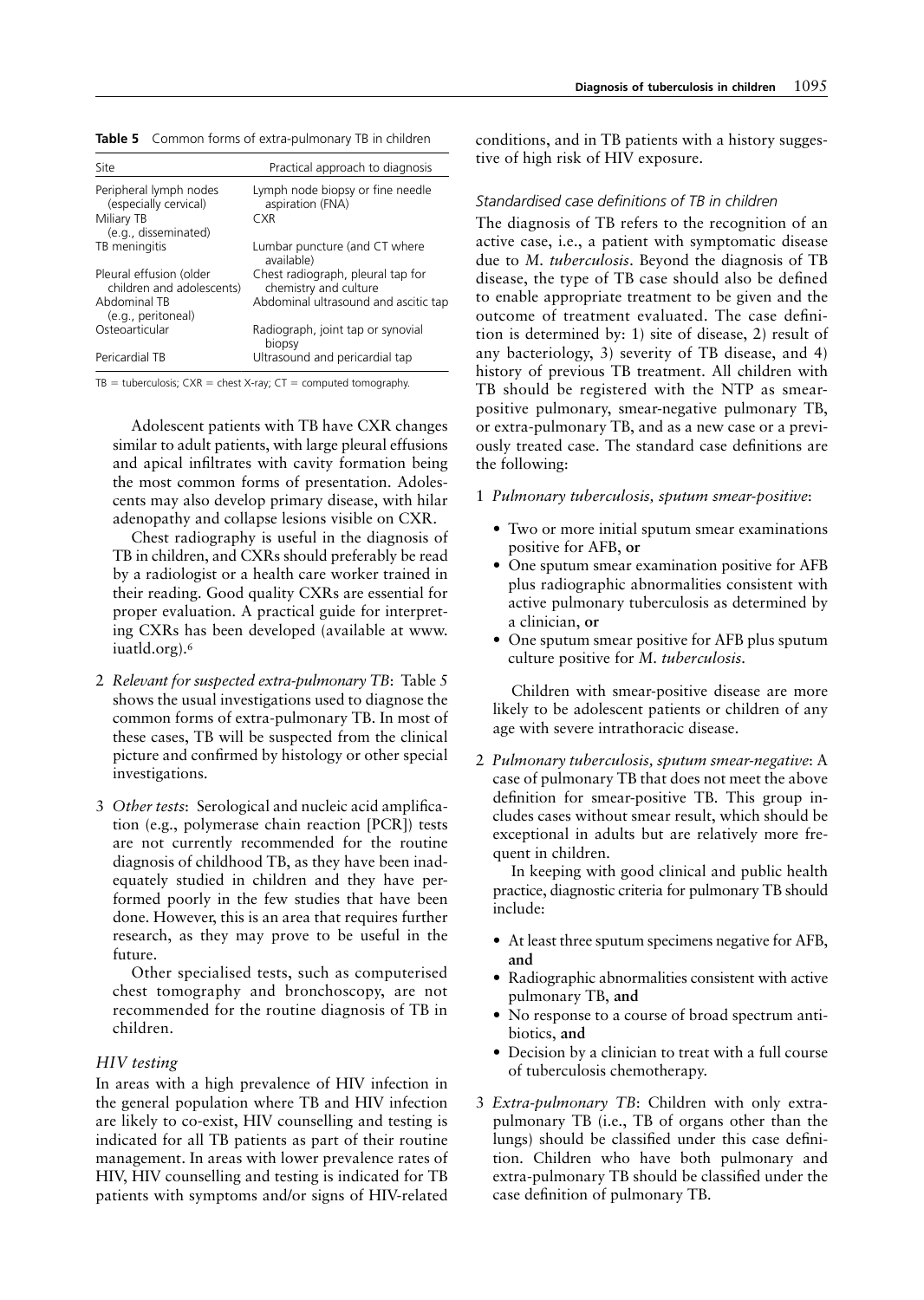#### *Drug-resistant TB*

Children are as susceptible to drug-resistant as to drug-susceptible TB. Drug-resistant TB is a laboratory diagnosis. However, drug-resistant TB should be suspected if any of the features below are present.

- 1 Features in the source case suggestive of drug-resistant TB:
	- Contact with a known case of drug resistance
	- A source case who remains smear-positive after 3 months of treatment
	- History of previously treated TB
	- History of treatment interruption.
- 2 Features of a child suspected of having drug-resistant TB:
	- Contact with known case of drug-resistant TB
	- Child not responding to the TB treatment regimen
	- Child with recurrence of TB after adherent treatment.

The diagnosis and treatment of drug-resistant TB in children is complex and should be done at referral centres.

#### *References*

- 1 World Health Organization. The Stop TB Strategy. Building on and enhancing DOTS to meet the TB-related Millennium Development Goals. WHO/HTM/TB/2006.368. Geneva, Switzerland: WHO, 2006.
- 2 World Health Organization. An expanded DOTS framework for

effective tuberculosis control. WHO/CDS/TB/2002.297. Geneva, Switzerland: WHO, 2002.

- 3 Tuberculosis Coalition for Technical Assistance. International Standards for Tuberculosis Care. The Hague, The Netherlands: TBCTA, 2006.
- 4 World Health Organization. Treatment of tuberculosis: guidelines for national programmes. 3rd ed. WHO/CDS/TB/2003.313. Geneva, Switzerland: WHO, 2003.
- 5 World Health Organization. TB/HIV, a clinical manual. 2nd ed. WHO/HTM/TB/2004.329. Geneva, Switzerland: WHO, 2004.
- 6 Gie R. Diagnostic atlas of intrathoracic tuberculosis in children: a guide for low income countries. Paris, France: International Union Against Tuberculosis and Lung Disease, 2003.

#### *Suggested reading*

## *Introduction*

- Nelson L J, Wells C D. Global epidemiology of childhood tuberculosis. Int J Tuberc Lung Dis 2003; 8: 636–647.
- World Health Organization. Global Tuberculosis Control: Surveillance, Planning, Financing. WHO Report 2006. WHO/HTM/ TB/2006.362. Geneva, Switzerland: WHO, 2006.

#### *Diagnosis*

- Crofton J, Horn N, Miller F. Clinical tuberculosis. 2nd ed. London, UK: MacMillan Press Limited, 1999.
- Hesseling A C, Schaaf H S, Gie R P, Starke J R, Beyers N. A critical review of scoring systems used in the diagnosis of childhood tuberculosis. Int J Tuberc Lung Dis 2002; 6: 1038–1045.
- Enarson D, Rieder H, Arnadottir T, Trébucq A. Management of tuberculosis: a guide for low income countries. 5th ed. Paris, France: International Union Against Tuberculosis and Lung Disease, 2000.
- Zar H J, Hanslo D, Apolles P, Swingler G, Hussey G. Induced sputum versus gastric lavage for microbiological confirmation of pulmonary tuberculosis in infants and young children: a prospective study. Lancet 2005; 365: 130–134.

#### **RÉSUMÉ**

**Environ un million d'enfants développent une tuberculose (TB) chaque année dans le monde, ce qui représente environ près de 11% de tous les cas de TB. Les enfants atteints de TB diffèrent des adultes dans leurs réponses immunologique et pathophysiologique de manière telle qu'elle puisse avoir d'importantes implications pour la prévention, le diagnostic et le traitement de la TB chez les enfants. Il est nécessaire d'urgence d'améliorer le diagnostic et la prise en charge des enfants atteints de TB ainsi que la prévention de la TB infantile en s'assurant de leur inclusion dans la mise en œuvre de la stratégie Stop TB par les programmes nationaux TB. Les zones critiques pour les recherches ultérieures comportent une meilleure compréhension de l'épidémiologie de la TB infantile, le développement de vaccins, le développement de meilleures techniques de diagnostic, celui de nouveaux médicaments, et de formulations et dosages optimaux des médicaments TB de première et de seconde ligne pour les enfants.**

**En ce qui concerne spécifiquement le diagnostic de la TB chez les enfants, celui-ci repose sur une évaluation soigneuse et approfondie de toutes les données provenant d'une anamnèse soigneuse, d'un examen clinique et d'investigations utiles, par exemple le test cutané tuberculinique, le cliché thoracique et l'examen microscopique des frottis d'expectoration. Quoique la confirmation bactériologique de la TB ne soit pas toujours possible, elle devrait être cherchée lorsque c'est possible par exemple par l'examen microscopique des expectorations chez les enfants suspects de TB pulmonaire et qui sont suffisamment âgés pour produire un échantillon d'expectoration. On ne recommande pas en général un traitement d'essai antituberculeux comme moyen de diagnostic de la TB chez les enfants. Il existe un besoin urgent de nouveaux tests diagnostiques améliorés.**